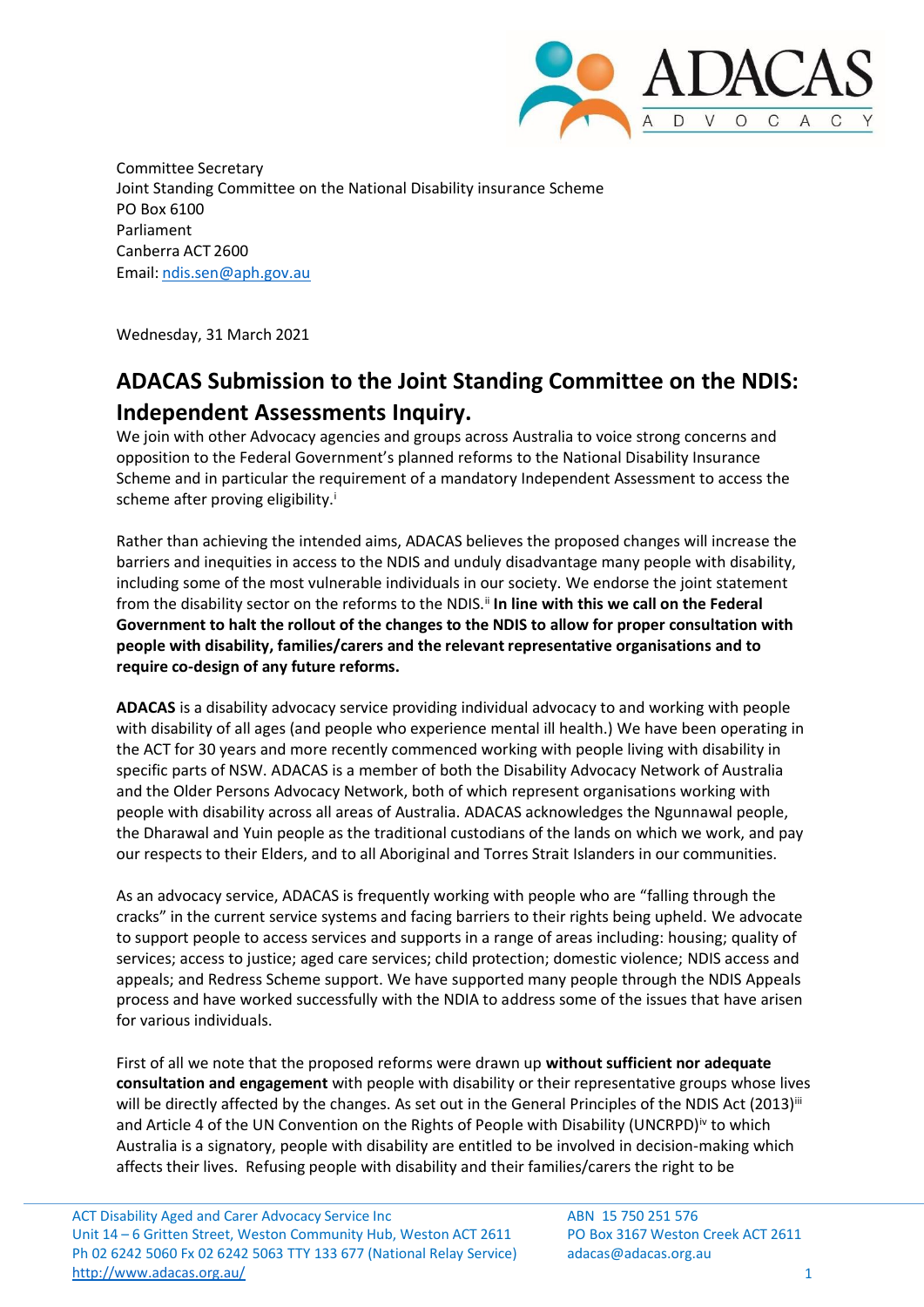adequately consulted as such significant reforns were being developed, shows disregard and disrespect towards people with disability, and a reduction of the choice and control over their lives the NDIS was designed to establish. Additionally, we have not seen the proposed legislative reform drafts as yet, and that the reforms and approaches to date could put at risk the entire foundations of the NDIS. Recent leaks of a draft of proposed changes to the legislation caused distress and confusion among people with disability and their families and carers.<sup>v</sup>

We also note also the likely increased disadvantage resulting from the proposed **abolition of the list of conditions which make an applicant automatically eligible for inclusion in the Scheme (List A)** and the other lists, which provide guidance on entry**.** Many of our most vulnerable clients will continue to lack the funds or supports to get the evidence required to admit them to the scheme.

With regards to Independent Assessments, primarily we believe that a limited assessment interview with a single assessor is totally inadequate for the assessment of the complexity of individual situations and disabilities. As always, it is the **most vulnerable and unsupported** who are likely to be most disadvantaged by the changes. Instead of streamlining the assessment and access process to the supports they need, the proposed changes are likely to result in them being further disadvantaged by the Scheme that was set up to protect and promote their rights.

Our specific concerns include:

## **a. The Proposed revisions to the assessment process**

- Many of our clients have relied on **reports from their own medical and allied health professionals** to provide evidence of the impact of their disability or disabilities. The lack of chosen professional support through the assessment of impact process will increase the difficulty in ensuring that this information is fully conveyed by increasing reliance on what the person is able to say themselves during a potentially stressful situation and/or increasing reliance on informal or family supports who may not always accurately convey the experience and preferences of the client.
- There is no recognition of **potential trauma** for some participants in the process of assessment. Many of our clients have previously been traumatised as a consequence of their dealings with the NDIA and/or from other occurrences in the past such as abuse, violence or a traumatic event. They may be re-traumatised by the experience of a single assessment interview with someone who does not know them and on whose assessment their access to support and funding depends.
- There is limited information and no transparency about the proposed automatic **process for making a decision** about a person's entitlement for funding and a support plan, after the assessment has taken place, nor guarantees that the medical information provided in the initial eligibility process will be taken into account along with the results of the independent assessment. Yet the medical information may be essential for an assessment about the level of supports required by the individual to be able to participate in society.
- The NDIA has said that participants will receive only a **written summary** of their assessment automatically instead of, as should be their right, a full copy of the assessment. Additionally, no details have been released about the Quality Assurance Framework to be put in place. How can participants be confident that the assessment process will be fair and include all the information provided?
- There are no details about how the **actual time given to an assessment** will be decided or if the client will have an opportunity to extend the time of the assessment; or what recourse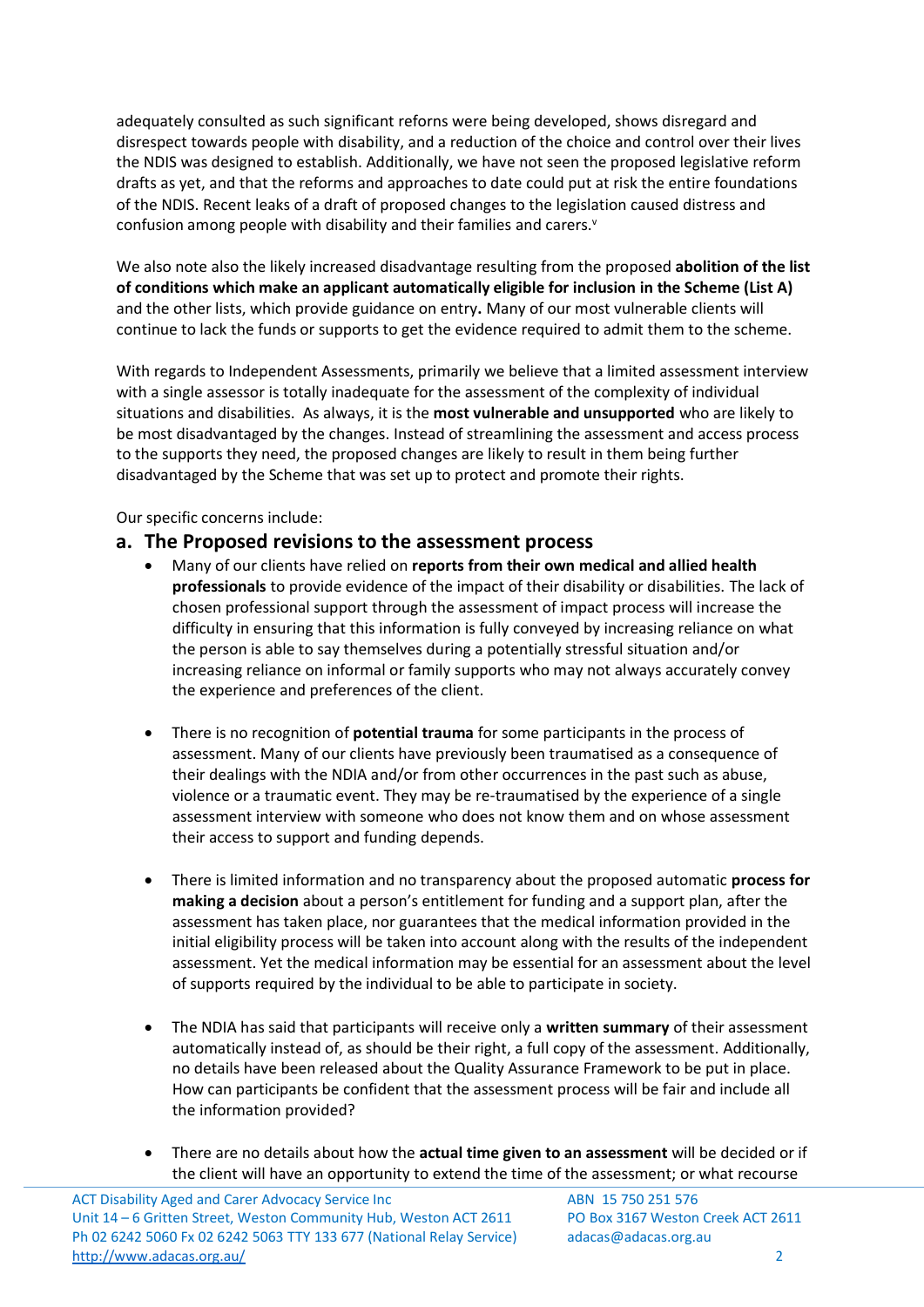they will have if they are unable to complete the assessment due to illness, trauma, or anxiety, for example. (The current proposal that a person with disability will have their NDIS application considered to be withdrawn if they are unable to complete the independent assessment process, is unacceptable.) Our experience also of Independent Assessments through the Appeals process is that in some circumstances the assessors follow the procedures about how the independent assessments operate too strictly*.* Working with people with disability requires the assessors to make reasonable adjustments when required otherwise the rules become discriminatory or, in some circumstances, can risk the person's health or mental health.

## *Scenario:*

*An ADACAS client\* with multiple and severe physical disabilities and health conditions who recently underwent an Independent Assessment by a health professional unknown to her as part of an NDIS Appeals process, was put at critical risk of falling when the assessor, after requiring her to complete written assessments for over 2 hours, asked her to demonstrate her movement using her assistive technology, at a point in time when she was exhausted and unable to complete that task. Whilst in that instance, others were able to intervene, if there had not been a trusted additional person who was present, the person with disability may have felt compelled to seek to comply, despite the situation putting her at great risk.* \*Client has provided consent for this scenario to be de-identified and used.

- The proposed changes to Independent Assessments put **too much responsibility and authority** on individual assessors to understand and accurately administer the assessment tools which were not designed for the purpose of allocating funding and developing plans. They also put **participants at risk** of skewed assessments due to the assessors' level of knowledge, lack of expertise in a specific allied health field, communication skills, and individual prejudices and biases. And there is **limited opportunity to challenge** the results.
- The process of **reviewing an Independent Assessment decision or eligibility for a second independent assessment** has been restricted. This presents more barriers to those for whom the first independent assessment session does not provide an accurate assessment of their functional capacities due to a myriad of reasons such as trauma; communication difficulties; bias or ignorance of the assessor; anxiety etc.

## **b. Requiring an Independent Assessment by someone not known to the person with disability, is likely to increase the chance that discrimination will be experienced by people in priority populations, including:**

- People with disability who are from **Aboriginal and Torres Strait Islander communities** experience significantly higher rates of discrimination and abuse $\theta$  when compared with others from the general Australian population. Aboriginal and Torres Strait Islander communities have also experienced decades of intergenerational abuses and traumas. The proposed model undervalues the importance of trusted relationships, of culturally informed and sensitive approaches, of trauma-informed approaches and the specific needs of Aboriginal and Torres Strait Islander people with disability. It also demonstrates a lack of understanding of the importance of Aboriginal and Torres Strait Islander community-led solutions.
- People with disability who are from the **Culturally and Linguistically Diverse** (CALD) backgrounds additionally are at risk of experiencing discrimination in this proposed model.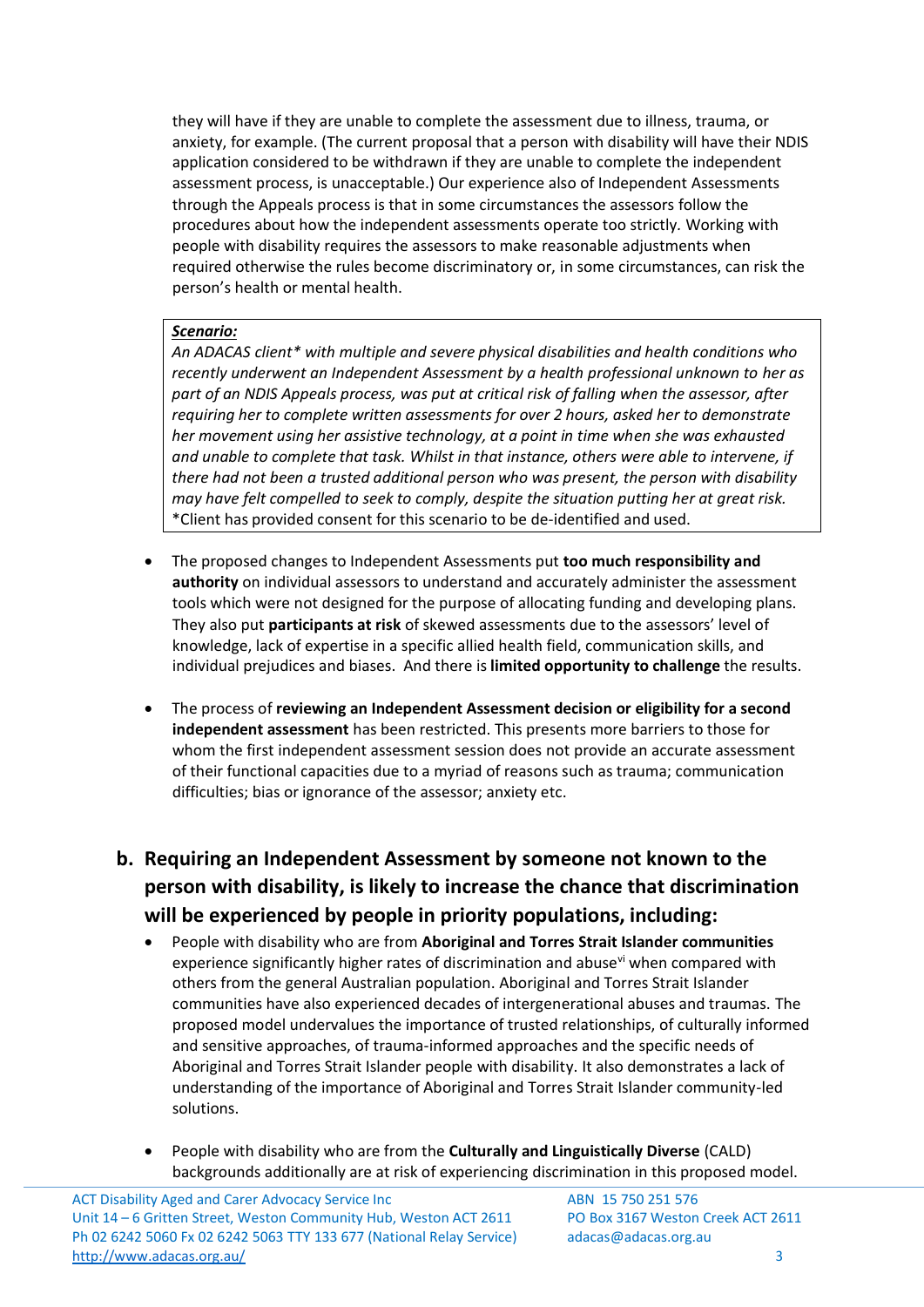A structure whereby there is a short assessment by an assessor not known to the person with disability from a CALD background, is considerably more likely to result in cultural misunderstandings and necessary information not being able to be conveyed. Additionally, if interpreters and translated materials are required, there is an immediate need for there to be reasonable adjustments to the duration of assessments/materials provided. If people experienced trauma in their home countries (e.g., the experience of many refugees), trauma informed approaches are also additionally important.

- People with disability who also identify as **LGBTQI+** often face additional systemic barriers, an increased risk of discrimination, abuse, impacts on health and wellbeing, reduced social connectedness, and a reduced sense of safety in accessing supports and servicesvil. Allied health workers also often receive limited if any training on the rights, experiences and impacts of intersectional disadvantages that can occur for LGBTQI+ people with disabilityviii, and/or on how to work in a trauma-informed way in the instances when this is needed. The uncertainty as to whether the assessor will have the knowledge and skills to assess in a way that is supportive, and without discriminating or demonstrating bias, could cause considerable extra stress for an LGBTQI+ person with disability during what is potentially already a very stressful assessment process.
- Many of our clients have **complex or co-occurring disabilities and conditions** and it is the interactions of these disabilities and conditions which can cause the greatest functional incapacities whether this is consistent or episodic. When people have multiple disabilities and/or health conditions, the impacts are often **compounding**. We also have clients who have **periodically recurring disabilities**. For individuals in both these groups functional capacity may vary dramatically depending on when it is assessed, and a single assessment of limited duration is unlikely to adequately measure impact.
- People who are **sensitive to environmental factors** such as lighting, noise, screens, and whose sensitivities inhibit their capacity to think, respond, or take part in a series of assessments on one occasion. Similar problems exist for frail or ill individuals who may find the single independent assessment session too difficult to participate in or complete.
- People in **circumstances where additional expertise, experience, time or a pre-existing level of trust or relationship is likely to be required to ensure that an assessment is completed**, for example, many people with psycho-social disabilities. Other people who are homeless; people who use substances; or people with rare and unusual conditions the functional impact of which can only adequately assessed by experts. Individuals in all these groups will find a single independent assessment by an assessor who does not know them is likely to result in an undue and unfair outcome, and thus be an experience of discrimination.
- People who **do not have access to informal supports** to enable them to successfully complete all the requirements of the initial application and the independent assessments at all, or in the time frames required.
- People from **remote or regional communities** who do not have access to specialist medical or allied health practitioners will still be disadvantaged because these specialists are required for assessments for initial eligibility at the applicant's cost.
- The NDIA proposal to **require people to seek exemptions** in situations where independent assessments are especially unsuitable in effect **creates added barriers for people who have**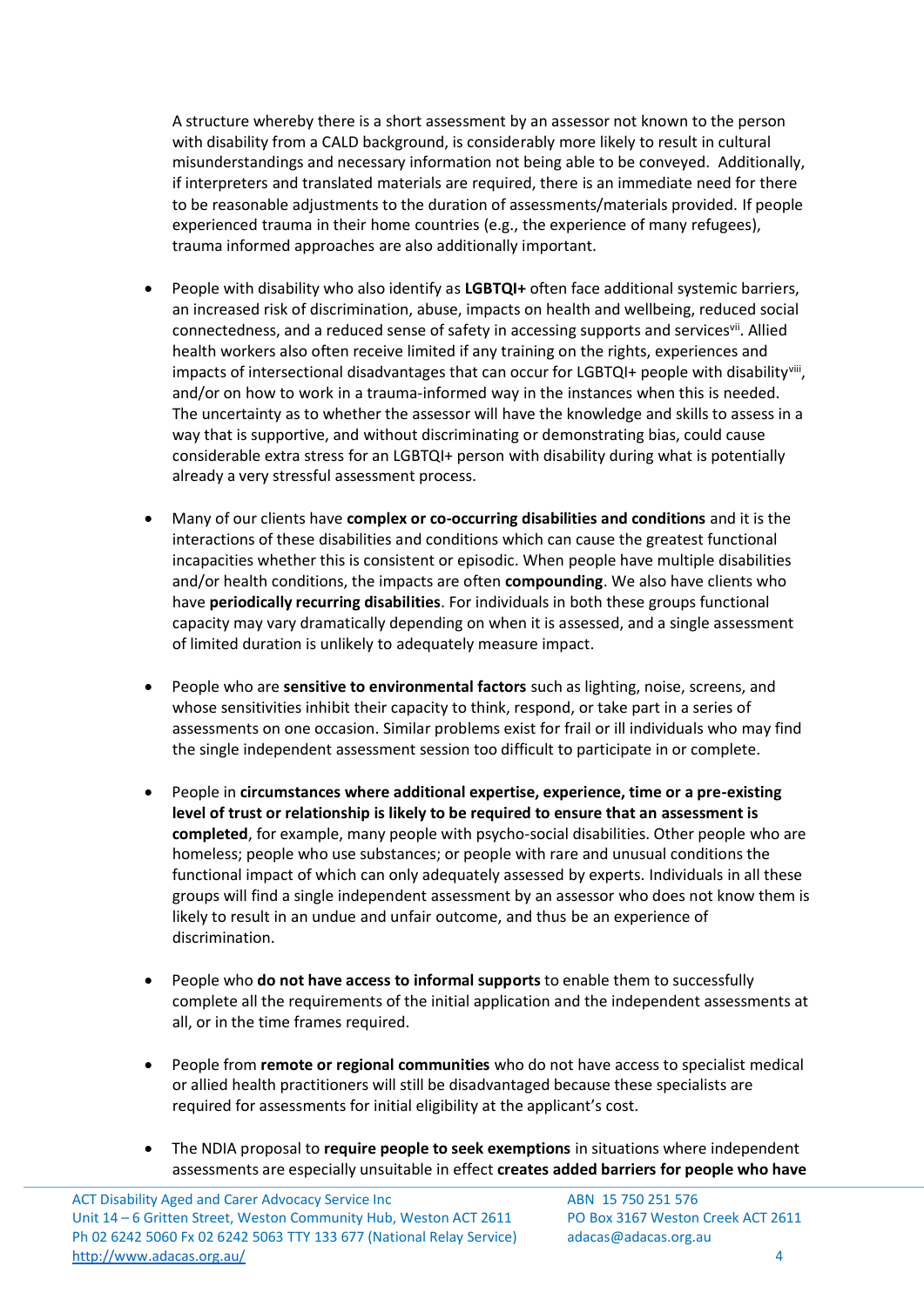**multiple/complex needs or who are in complex situations**. Whilst we welcome the NDIA recognising that independent assessments are not a suitable approach, the model of requiring exemptions is also inherently problematic, in that in effect it is adding barriers/steps for people who often are already facing added systemic barriers to the support they need.

For all the reasons outlined above, we endorse the joint statement by the disability sector, the Response to Consultation on Proposed NDIS Reforms: Access and Independent Assessments<sup>ix</sup> and call again on the NDIA and the Federal government to **halt the rollout of the proposed changes to the NDIS** and **instead conduct proper consultation and co-design** with people with disability, families/carers and the relevant disability representative organisations such that **better solutions and reforms can be developed.** It is our deep concern, that if these changes go ahead as planned, we will see many more people without the reasonable and necessary supports to live a life of dignity which includes choice and control.

Sincerely

Wendy Prowse CEO ADACAS [Ceo@adacas.org.au](mailto:Ceo@adacas.org.au) Phone 6242 5060 / 0417 141 049